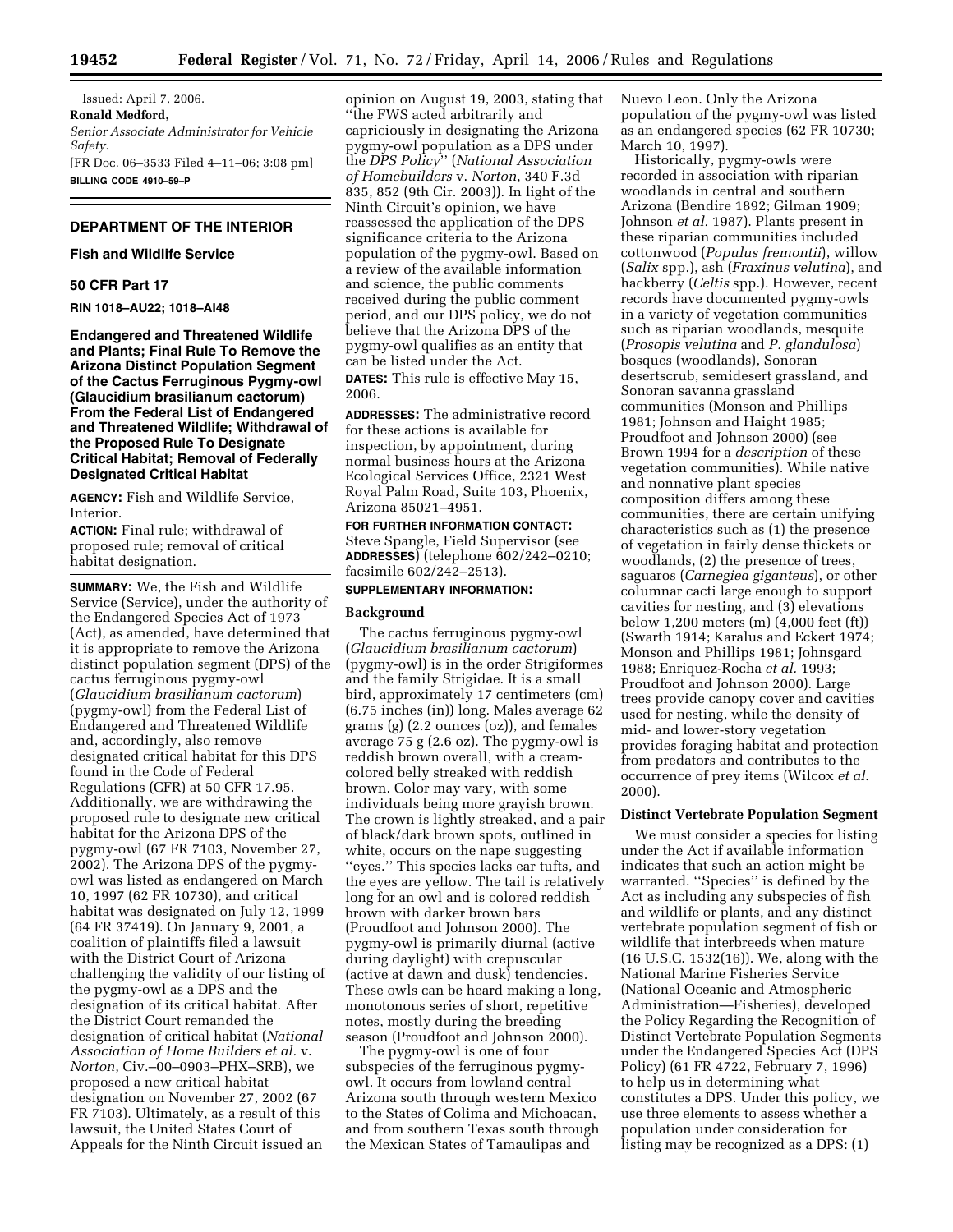Discreteness of the population in relation to the remainder of the species to which it belongs; (2) the significance of the population segment to the species to which it belongs; and (3) the population segment's conservation status in relation to the Act's standards for listing.

A population segment may be considered discrete if it satisfies either one of the following conditions: (1) Marked separation from other populations of the same taxon resulting from physical, physiological, ecological, or behavioral factors, including genetic discontinuity; or (2) populations delimited by international boundaries within which differences in control of exploitation, management of habitat, conservation status, or regulatory mechanisms exist that are significant in light of 4(a)(1)(D) of the Act. If a population is considered discrete under one or more of the above conditions, its biological and ecological significance is assessed. Measures of significance may include, but are not limited to, the following: (1) Persistence of the discrete population segment in an ecological setting unusual or unique for the taxon; (2) evidence that loss of the discrete population segment would result in a significant gap in the range of the taxon; (3) evidence that the discrete population segment represents the only surviving natural occurrence of the taxon that may be more abundant elsewhere as an introduced population outside its historical range; and (4) evidence the discrete population segment differs markedly from other populations of the taxon in its genetic characteristics.

If a population segment is discrete and significant, its evaluation for endangered or threatened status will be based on the Act's definitions of those terms and a review of the factors enumerated in section 4(a). ''Endangered'' means the species is in danger of extinction throughout all or a significant portion of its range. ''Threatened'' means the species is likely to become endangered within the foreseeable future throughout all or a significant portion of its range.

The Ninth Circuit's opinion held that we did not arbitrarily find the Arizona pygmy-owl to be discrete because differences in conservation status exist across the international boundary between the United States and Mexico. We argued that in this case the term ''conservation status'' means ''the number of individuals left in the population.'' We found that conservation status differs because there are differences in the number of owls on either side of the border. The court deferred to our interpretation of the

term ''conservation status'' and stated, ''We conclude that 'conservation status,' as used in the discreteness test, is a term of art that lends itself to interpretation by the FWS'' (CV 00–0903 SRB). The Ninth Circuit's opinion stated that we did not articulate a rational basis for finding that the discrete population is significant to the taxon, but did not actually rule on whether the DPS is significant. Instead the 9th Circuit remanded the decision of significance, and that is the issue which is addressed in this finding.

## **Previous Federal Action**

Previous Federal actions for the Arizona pygmy-owl DPS can be found in our proposed delisting rule that published in the **Federal Register** on August 3, 2005 (70 FR 44547). That information is incorporated by reference into this final rule.

## **Summary of Comments and Recommendations**

In the August 3, 2005, proposed delisting rule (70 FR 44547) and associated notifications, we invited interested parties to submit comments or information that might contribute to the final delisting determination for this species. The public comment period closed October 3, 2005. We contacted and sent announcements of the proposed delisting rule to appropriate Federal and State agencies, county governments, scientific organizations, and other interested parties. We established an Internet email address for electronic submittal of comments and hearing requests by any party. We received three requests to hold a public hearing, and we held a public hearing on September 20, 2005, in Tucson, Arizona. We received a total of 578 written and oral comments from interested parties. Of this total, 540 of the comments expressed either support or opposition to the proposed delisting without providing any substantial information that would contribute to the final determination. Of these, 16 parties expressed support for the proposed delisting, while 523 parties indicated their opposition to the proposed rule. Thirty-eight commenters provided substantial comments related to our determination, which are either incorporated or addressed in the following summary.

## *General Comments Issue 1: Basing the Determination on Science*

(1) *Comment:* Several commenters stated that the proposal to delist the pygmy-owl is being driven by politics, not by science.

*Our Response:* Our reevaluation of the pygmy-owl listing focuses on compliance with our DPS policy and the court's order. We considered and used the best available scientific and commercial information that existed at the time of and since the listing. Public comments were considered and used to the extent that they fell within the scope of our reevaluation. The available scientific information related to the pygmy-owl was considered. However, we were unable to determine that any of this information substantiated a finding that the Arizona DPS of the pygmy-owl is significant to the taxon as a whole (see analysis below). Therefore, we are unable to conclude that the pygmy-owl is an entity that qualifies for listing under our DPS policy.

(2) *Comment:* The proposed rule ignores the best available science, as well as the recommendation of the Service's own biologists as found in a white paper prepared in December 2003.

*Our Response:* As indicated in our previous response, we used all available scientific information related to the pygmy-owl during our reevaluation of the significance criteria. This included information we had at the time of listing, as well as all information generated since then. A substantial amount of information was also provided to us during the public comment period. Not all of the information submitted was pertinent to our reevaluation of the significance of the Arizona DPS of the pygmy-owl to the taxon as a whole, but we evaluated and used where appropriate all of the information that was pertinent to this issue. The white paper prepared by Service biologists in December 2003 was developed to synthesize all available information that related to determining whether the Arizona DPS of the pygmyowl satisfied the significance criteria outlined in our DPS policy. This information was considered during our reevaluation of the significance issue. The white paper made no determination of the significance of the Arizona population to the rest of the taxon as a whole. A good deal of the information we reviewed, including the white paper, included discussions related to pygmyowl issues of a broader context than the Arizona DPS and were not pertinent to our consideration of the significance of the Arizona DPS.

## *General Comments Issue 2: Unique Ecological Setting*

(3) *Comment:* We received comments both supporting and opposing the notion that pygmy-owls occupy a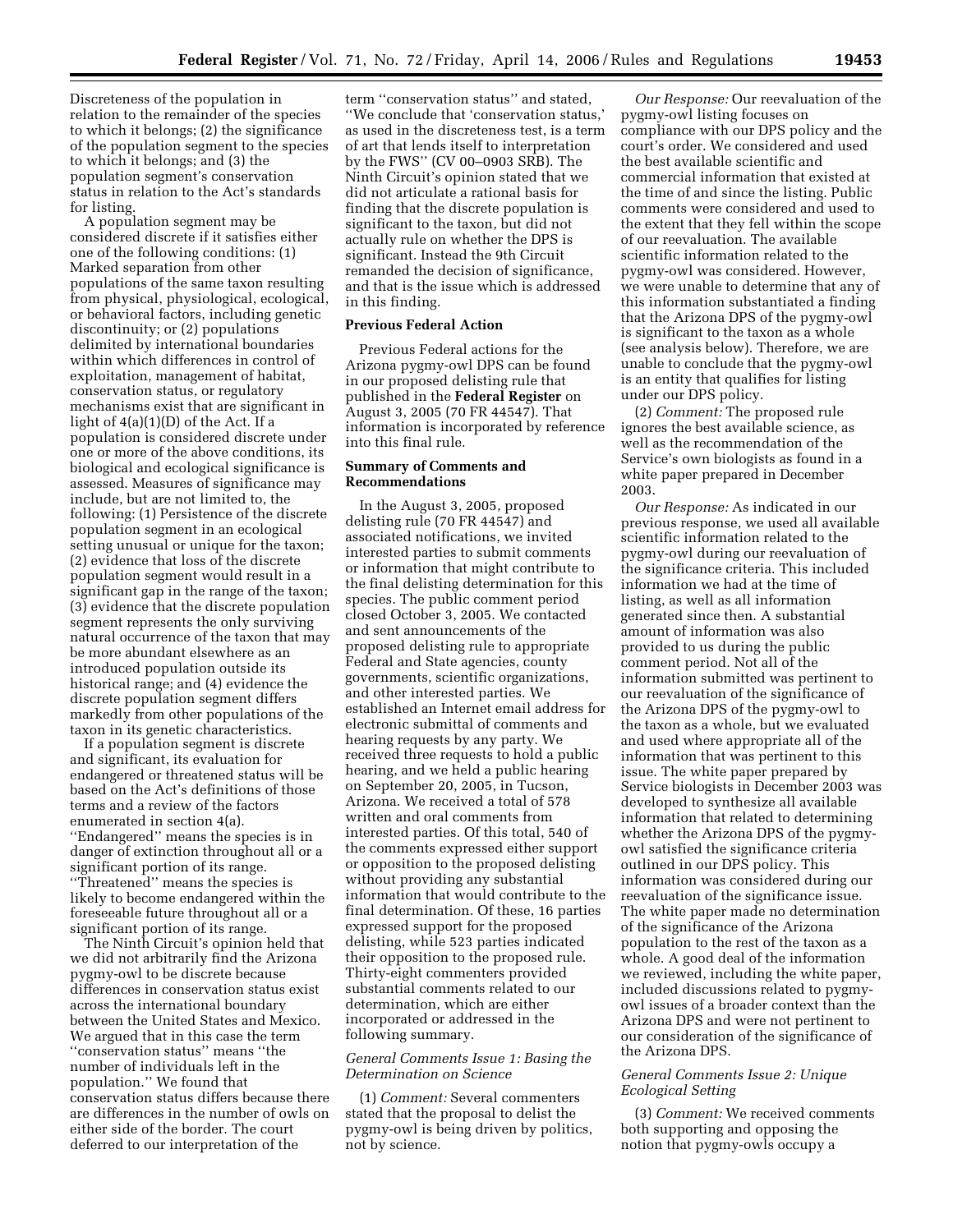unique ecological setting in the Sonoran Desert.

*Our Response:* Following our reevaluation of all the available information pertinent to this issue, we were unable to conclude that the Arizona DPS of the pygmy-owl occurs in a unique ecological setting. While the Sonoran Desert may make up a relatively small portion of the overall range of the pygmy-owl, the Arizona DPS does not occupy the only area of Sonoran Desert within the range of the taxon.

## *General Comments Issue 3: Gap in the Range of the Species*

(4) *Comment:* Some parties indicated that they felt the loss of the Arizona DPS of pygmy-owls would create both a genetic gap and a geographic gap in the range of the species. They felt that the loss of the Arizona DPS would result in the loss of genetic variability in the taxon. Other commenters argued that no such gap would be created by the loss of the Arizona DPS of the pygmy-owl. Some commenters indicated that we should consider the percentage of Sonoran Desert occupied by the Arizona DPS versus the total area of Sonoran Desert occupied by the pygmy-owl, including Mexico, when determining if a gap would occur in the range of the taxon.

*Our Response:* Based on our review of the available information on the genetics of the pygmy-owl, we concluded that the loss of the Arizona DPS would not result in a genetic gap within the taxon (see analysis below). We conducted a refined analysis of the current and historical range of the pygmy-owl and concluded that the contribution of the Arizona DPS to the current (approximately 5 percent) and historical (approximately 12 percent) range of the taxon was not significant. The issue regarding the contribution of the Arizona DPS to the range of the pygmy-owl within Sonoran Desert areas is not pertinent to the question at hand. Per our DPS policy and the 9th Circuit's opinion, we must consider the contribution of the Arizona DPS to the entire range of the taxon.

*General Comments Issue 4: Significance of the Arizona DPS as a Peripheral Population* 

(5) *Comment:* We received comments both supporting and opposing the significance of the Arizona DPS as a peripheral population, occurring at the northern extent of its range.

*Our Response:* It is well documented that species at the periphery of their range are less common and more irregular in their occurrence than at the core of their range. However, the mere occurrence of a population at the edge of its range does not, in itself, reduce the significance of that population. Significance does not rely simply on the numerical contribution of a peripheral population. Peripheral populations, even those with reduced numbers, may be significant to the taxon as a whole through contributions to genetic variability, environmental adaptation, and supplying emigrants to other populations. The Arizona DPS of the pygmy-owl may well contribute to the taxon as a whole in these ways, but our review of the available information does not adequately support a determination that this contribution is significant (see ''Delisting Analysis'' below).

## *General Comments Issue 5: Genetics of the Pygmy-Owl in Arizona, Texas, and Mexico*

(6) *Comment:* An extension or reopening of the comment period was requested so that genetic information about to be published by Dr. Glenn Proudfoot could be considered in our determination.

*Our Response:* Our review of Dr. Proudfoot's work indicates that the information that he will soon publish is related more to the broad issue of pygmy-owl genetics across the entire range of the taxon and does not provide any additional information that shows a marked genetic difference between the Arizona DPS and other portions of the pygmy-owl range. No new information related to the Arizona DPS is presented that is not already found in Proudfoot and Slack 2001, which is available to the public and cited in our proposed rule. We did not rely on any of the work within Dr. Proudfoot's unpublished papers in making our determination. Therefore, we do not believe that reopening the public comment period after Dr. Proudfoot's work is published will provide any new information that would contribute to our determination.

(7) *Comment:* Another party indicated that work by Dr. Proudfoot could not legally be considered in our determination until it had been made available to the public.

*Our Response:* For the reasons described in our previous response, we did not rely on Dr. Proudfoot's unpublished work to make our determination.

(8) *Comment:* Dr. Proudfoot provided comments recommending that the Service should recognize current biological information and ascertain the distribution of what seems to be a genetically fragmented population in Arizona and Sonora prior to delisting the pygmy-owl.

*Our Response:* Dr. Proudfoot's comments indicated some genetic differentiation is occurring in south central Sonora, Mexico. As a result, he recommends that pygmy-owls in Sonora and Arizona be considered a separate conservation unit from pygmy-owls throughout the remainder of the western population. However, Dr. Proudfoot's comments included no additional information showing that the genetic makeup of the Arizona DPS differs markedly from other pygmy-owls within the western population.

(9) *Comment:* We should only be considering the significance of the Arizona DPS in relation to the western population because it has been shown that the eastern and western pygmy-owl populations are genetically different.

*Our Response:* Information found in Proudfoot and Slack (2001) does indicate that there is a marked genetic difference between the eastern and western populations of the pygmy-owl. However, we have not determined that these two populations are separate listable entities under the Act (species, subspecies, or DPS), and therefore, separate taxons. Accordingly, as required by our DPS policy, we evaluated whether the Arizona DPS is significant in relation to the taxon as a whole.

(10) *Comment:* There is not a marked genetic difference between pygmy-owls in Mexico and Arizona, and the loss of the Arizona DPS would not result in a decrease in genetic variability.

*Our Response:* Following a review of all the available information related to pygmy-owl genetics, we determined that the Arizona DPS of the pygmy-owl does not differ markedly in its genetic makeup from other pygmy-owls within the western population. Current information indicates some genetic differentiation occurring within Arizona and within the state of Sonora in Mexico. However, none of this information indicates that this differentiation is a marked genetic difference. Nonetheless, the Arizona DPS of the pygmy-owl does contribute to the genetic variability within the taxon and the loss of the Arizona DPS would result in the loss of some genetic variability within the species. However, we have determined that, because there is not a marked genetic difference, the contribution of the Arizona DPS is not significant to the taxon as a whole.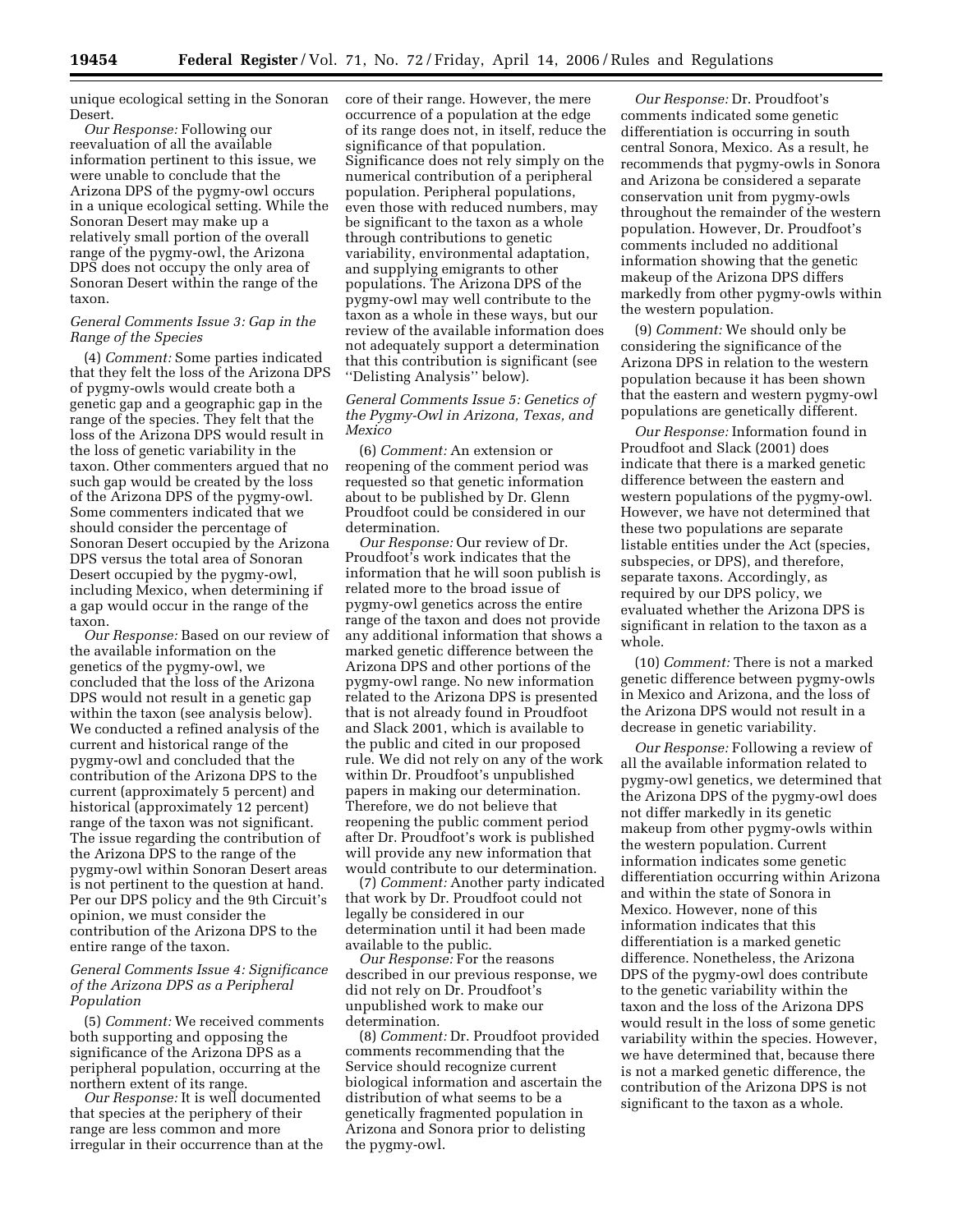*General Comments Issue 6: Additional Threats to the Pygmy-Owl in Arizona and Mexico, Including Drug Smuggling, Illegal Immigration, Law Enforcement Activities, Urban Development, Invasive Non-Native Species, and Fire* 

(11) *Comment:* A number of commenters provided information showing that pygmy-owls and pygmyowl habitat in Arizona are being affected by drug smuggling, illegal immigration, law enforcement activities, urban development, and fire.

*Our Response:* These comments are related to threats and impacts to the pygmy-owl that would be appropriate for an analysis of the five factors outlined in the Act's standard for listing and which are considered in determining whether a listable entity is endangered or threatened. These comments do not inform our determination of the significance of the Arizona DPS of the pygmy-owl. We have determined that the Arizona DPS of the pygmy-owl is not a listable entity and, therefore, the five-factor analysis related to the Act's standard for listing is not relevant.

(12) *Comment:* The introduction of invasive, non-native grass species and a changing fire regime is resulting in the conversion of native vegetation communities in both Sonora, Mexico, and Arizona to habitats that are not suitable for the pygmy-owl.

*Our Response:* As we indicated in our response to the previous comment, these are issues that are related to the five factors we consider in determining if a listable entity is endangered or threatened and not in determining the significance of the Arizona DPS.

## *General Comments Issue 7: Application of the Service's DPS Policy*

(13) *Comment:* Commenters indicated that our evaluation of the significance of the Arizona DPS of the pygmy-owl is not restricted to the factors listed in the proposed rule. They argue that the significance of the Arizona DPS to the population of pygmy-owls in the United States should be considered.

*Our Response:* While our DPS policy does indicate that factors related to significance other that those discussed in the proposed rule can be considered, the 9th Circuit's opinion clearly stated that considering the significance of the Arizona DPS of the pygmy-owl to just the United States was not appropriate.

(14) *Comment:* The Service's DPS policy needs to be revised to conform to the intent of the Act and the DPS policy.

*Our Response:* As indicated in the 9th Circuit's opinion, the revision of the Service's DPS policy is not the issue at hand.

(15) *Comment:* Commenters indicated that the Act cannot control the management or protection of the pygmyowl in Mexico and that we should not have to rely on Mexico for protection of this species. Rather, we should protect it in the United States, where the Act has authority.

*Our Response:* Under the Act, it is possible to list and afford the protections of the Act to species that occur outside of the boundaries of the United States. However, we also acknowledge our limitations in prescribing and implementing conservation actions in other countries. Cooperative management of endangered species in coordination with other countries is a high priority within our agency. However, as discussed in our previous response, the 9th Circuit's opinion clearly stated that we cannot narrow our analysis of significance to just the United States. We must consider whether the Arizona DPS of the pygmyowl is significant to the taxon as a whole.

## *General Comments Issue 8: Relationship of the Proposed Delisting to the 9th Circuit's Opinion and Other Court Cases*

(16) *Comment:* The courts did not strip the Arizona DPS of its endangered status; therefore the Service should not be proposing delisting. The courts upheld the Service's determination of discreteness and did not find that the Arizona DPS was not significant.

*Our Response:* The courts have upheld our determination of the discreteness of the Arizona DPS. However, the 9th Circuit's opinion clearly stated that our determination of the Arizona DPS of the pygmy-owl was arbitrary and capricious because we were unable to articulate the significance of this DPS to the taxon as a whole. The District Court of Arizona remanded the listing of this DPS to us for reconsideration in light of the 9th Circuit's opinion. We have reconsidered our determination using the information available at the time of the listing, information related to pygmy-owls that has been generated since the listing, and public comments received during the public comment period. We have determined that the Arizona DPS of the pygmy-owls does not meet the criteria for significance as contained in our DPS policy (see ''Delisting Analysis'' below).

(17) *Comment:* The proposed delisting appears to be contrary to court rulings related to the tiger salamander in California, the gray wolf in Vermont and Oregon, and the green sturgeon in California.

*Our Response:* The cases mentioned have no bearing on determining the

significance of a DPS and set no precedent that is pertinent to our determination.

(18) *Comment:* It is illegal to consider new information in making our determination. If new information is considered, the issue of discreteness should be revisited by the Service.

*Our Response:* The Arizona District Court order specifically indicated that we could consider information related to the pygmy-owl that has been generated since the listing in 1997. The courts upheld our determination of the discreteness of the Arizona DPS. No information was presented during the public comment period that compelled us to reconsider our determination of discreteness.

## *General Comments Issue 9: Effect of the Delisting on Local Conservation Planning Efforts*

(19) *Comment:* A number of commenters were concerned that if the pygmy-owl is delisted, the work of local communities will be undermined with regard to ongoing conservation planning efforts.

*Our Response:* To the contrary, absent the protections of the Act, we believe that these local conservation efforts are even more important and can make significant contributions to the conservation of the pygmy-owl in Arizona. This final rule in no way diminishes the Service's mission to conserve fish and wildlife resources for the benefit of the American people. Our determination is the result of further analyses concerning our DPS policy and the direction of the courts. We continue to support the conservation of the pygmy-owl using all available conservation tools. We will continue to work in coordination with local entities to complete the ongoing conservation planning efforts. In addition, we will look for opportunities to use other tools, such as candidate conservation agreements, to further the conservation of the pygmy-owl. We will continue to coordinate with the Arizona Game and Fish Department and other pygmy-owl researchers in implementing conservation activities for this species.

## *General Comments Issue 10:*

*Information on the Historical Distribution, Current Numbers, Habitat Preferences, Population Trends, etc., as Basis for a ''Not Significant'' Determination* 

(20) *Comment:* Some parties provided extensive information on the historical distribution, current numbers, habitat preferences, population trends, etc., in support of a ''not significant''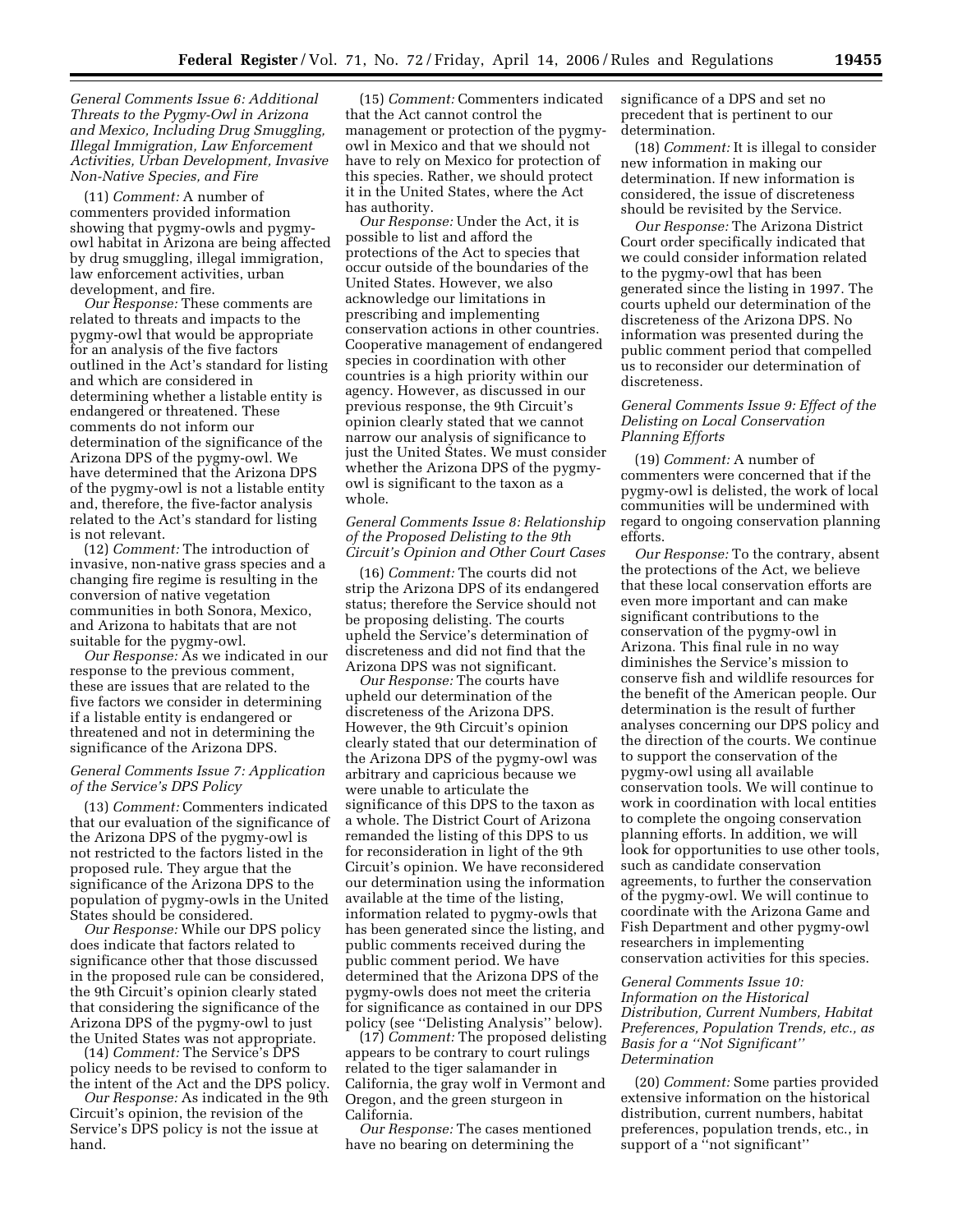determination and the delisting the Arizona DPS of the pygmy-owl.

*Our Response:* The information provided (some of which are documents not previously in the Service's record on this action) does not constitute significant new information relevant to our determination. Much of the content involves issues, data, analyses, and discussions that have been debated since the listing of the Arizona DPS during recovery planning and other processes associated with the pygmyowl. For example, the issues of historical occurrence of the pygmy-owl in riparian vs. desert scrub communities, the interpretation of historical data, current vs. historical range and associated population numbers, the contribution to the overall population of pygmy-owls in Tucson and northward as compared to those closer to Mexico have all been debated during the development of the draft recovery plan, as well as critical habitat proposals. There has been a history of scientific disagreement regarding the interpretation of this information. Since our rationale for a ''not significant'' determination is provided elsewhere in this final rule, and because we do not believe this information is pertinent to our determination, we do not address these comments here.

# *General Comments Issue 11: Numbers of Pygmy-Owls Outside of Arizona*

(21) *Comment:* Some parties indicated that the additional pygmy-owls located in Mexico since the listing in 1997 support the idea that the Arizona DPS is not significant.

*Our Response:* As stated in a previous response, the significance of a population is not solely related to the numbers of individuals within that population. Populations may be significant to the taxon as a whole through contributions to genetic variability, environmental adaptation, and supplying emigrants to other populations. The Arizona DPS of the pygmy-owl may well contribute to the taxon as a whole in these ways, but our review of the available information did not indicate that this contribution is significant (see ''Delisting Analysis'' below).

(22) *Comment:* The numbers of pygmy-owls in Mexico are also declining, making the pygmy-owls in Arizona more significant to the taxon.

*Our Response:* Information submitted during the public comment period included one study that showed a shortterm decline in the number of pygmyowl responses along the U.S./Mexico border. We considered this study in determining whether loss of pygmy-

owls in northern Sonora, Mexico, would result in Arizona pygmy-owls occupying a unique ecological setting (*i.e.,* a desert habitat); however, we did not find this to be the case (see ''Delisting Analysis'' below). This information is more relevant to a discussion concerning the status of an entity, in other words, whether the entity is threatened or endangered under the definitions in the Act. The question at issue for us was whether the Arizona population of pygmy owl is a valid listable entity under the DPS policy. Since we determined that the discrete population was not significant to the taxon as a whole, we are not required to evaluate the status and therefore this information is irrelevant to our determination.

(23) *Comment:* Other commenters stated that, even though the pygmy-owl appears to be more common in Mexico than in Arizona, this does not reduce the significance of the Arizona population because of ongoing issues in Mexico, including the invasion of natural vegetation communities by nonnative species; the loss of soil organic carbon, soil litter and vegetative cover; more intense drought effects, including higher nighttime minimum temperature increasing evapotranspiration; and increased fire.

*Our Response:* As stated in previous responses, these threats would be considered in an evaluation of threatened or endangered status if we had determined that the Arizona DPS was a listable entity under the DPS policy.

### *General Comments Issue 12: Other DPS Configurations*

(24) *Comment:* The Service should consider a DPS configuration for all Sonoran Desert areas, including Sonora, Mexico.

*Our Response:* While we have initiated some work to evaluate the potential of other DPS configurations through the development of the December 2003 white paper, we note that we did not receive any new information during the open comment period. Additional biological research and evaluation of existing data are needed to determine whether a different DPS configuration could be delineated consistent with our DPS policy and whether such an entity would merit consideration for listing.

### **Delisting Analysis**

## *Application of the Significance Criteria to the Pygmy-Owl in Arizona*

In the discussion below we evaluate the significance of the Arizona DPS in

light of our DPS policy and the Ninth Circuit's ruling in this case. We considered the best available scientific information and public comments in this analysis. Thus, information known at the time of the listing of the pygmyowl, as well as information obtained subsequently, was considered.

(1) Persistence of the discrete population segment in an ecological setting unusual or unique for the taxon.

Approximately 80 percent of the historical distribution of the pygmy-owl falls within biotic communities classified as Forest, Woodland, or Scrubland communities. This includes pygmy-owls of southern Texas south through the Mexican states of Tamaulipas and Nuevo Leon, which occupy mesquite forest, riparian forest, thorn forest, tropical deciduous forest, heavy riparian forest, and areas more tropical in nature, including cypress groves (Cartron *et al.* 2000; Proudfoot and Johnson 2000; Leopold 1950). It also includes areas in southern Sonora, Sinaloa, and Nayarit where pygmy-owls occur within the tropical Sinaloan thornscrub and Sinaloan deciduous forest community types and associated riparian communities (Leopold 1950; Brown 1994; Phillips and Comus 2000).

Approximately 20 percent of the historical distribution, including pygmy-owls in Arizona, south through western Mexico and into the state of Sonora, falls within drier, desert-like communities, including Desertlands and Grasslands. In Arizona, the pygmy-owl is found within Sonoran Desert scrub or Semidesert Grassland biotic communities and associated riparian and xeroriparian (dry washes) communities (Cartron *et al.* 2000; Proudfoot and Johnson 2000). In northern Sonora, Mexico, the ecological setting in which the pygmy-owl is found exhibits similar ecological conditions to the range of the Arizona pygmy-owl with regard to vegetation, climate, soils, etc. (Leopold 1950; Brown 1994; Phillips and Comus 2000; *http:// mexicochannel.net/maps/vegetation.gif; http://mexicochannel.net/maps/ fauna.gif; http://mexicochannel.net/ maps/soils.gif; http:// mexicochannel.net/maps/ temperatures.gif; http:// mexicochannel.net/maps/climates.gif).* 

Approximately 45 percent of the pygmy-owl range supporting these desert-like communities occurs in Arizona, with the remainder occurring in Sonora, Mexico. These numbers indicate that, while the area of Desertland and Grassland communities occupied by pygmy-owls within their overall range is considerably less than the wetter, more tropical vegetation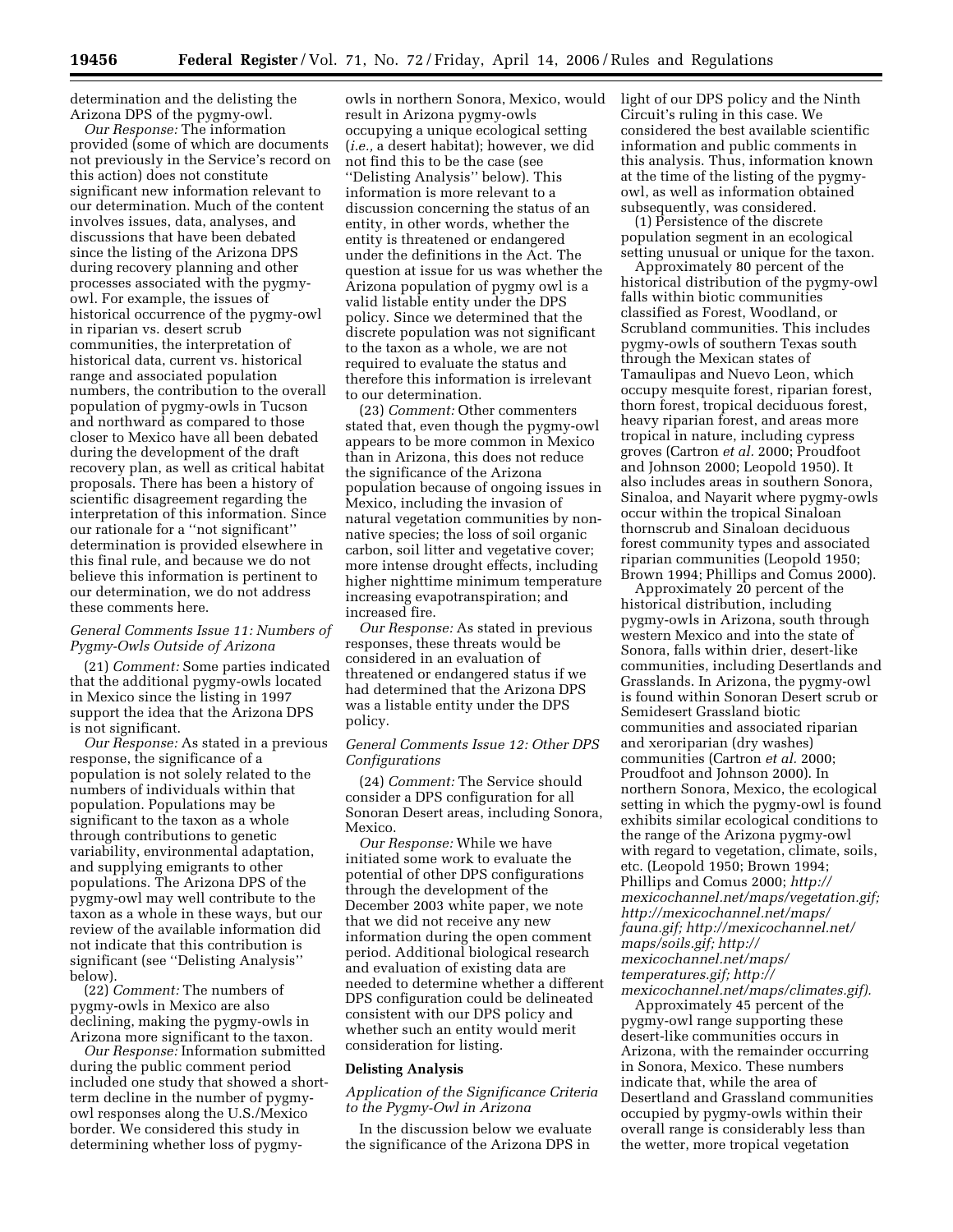communities, Arizona does not support the only, or even a majority, of these biotic communities within the historical range of the pygmy-owl.

In northern Sonora, Mexico, millions of acres of Sonoran Desert and thornscrub are being converted to buffelgrass (*Pennisetum ciliaris*) which represents both a direct and an indirect loss of habitat because of invasion into adjacent areas and increased fire frequency and intensity (Burquez-Montijo *et al.* 2002). This conversion of habitat may ultimately result in the creation of an ecological setting in northern Mexico that is very different than the Sonoran desert scrub currently found in Mexico and Arizona. However, in determining the significance of the Arizona DPS, we must consider the current conditions occupied by the species. The direct and indirect threats associated with the conversion of Sonoran desert scrub to exotic grasslands is more appropriately considered under the determination of endangered or threatened status rather than the significance of the DPS. We find that there is not adequate information to indicate that Arizona pygmy-owls occupy an ecological setting differing enough from pygmyowls in northern Sonora, Mexico, to be considered unique for the taxon.

(2) Evidence that loss of the discrete population segment would result in a significant gap in the range of the taxon.

In the listing rule (March 10, 1997; 62 FR 10730), we found that the gap in the range of the taxon through loss of the Arizona pygmy-owls would be significant because it would (a) decrease the genetic variability of the taxon; (b) reduce the current range of the taxon; (c) reduce the historical range of the taxon; and (d) extirpate the western pygmyowls from the United States.

With regard to genetic variability, factor (a) above, in our listing rule we were able to determine genetic distinctness between western and eastern pygmy-owls; however, we did not have evidence of genetic differences between pygmy-owls in Arizona and northwestern Mexico. Proudfoot and Slack (2001) found that there were distinct differences between pygmyowls in Arizona and Texas. Their work also showed genetic differences between pygmy-owls in eastern and western Mexico. Dr. Proudfoot has conducted considerable work on pygmy-owl genetics since the 2001 report. However, he has presented no new information that would indicate that pygmy-owls in Arizona differ markedly in their genetic makeup from other pygmy-owls within the western population.

Genetic divergence tends to occur at the periphery of a species' range (Lesica and Allendorf 1995). The peripheral nature of the Arizona pygmy-owls may increase the potential for the population to diverge from populations in Sonora and Sinaloa, Mexico at some point in the future. However, significance must be judged based on the current facts regarding the species, not on future possibilities. Because there is currently no indication that pygmy-owls in Arizona are genetically distinct from those in northern Sonora, we have no evidence to suggest that the contribution of the Arizona DPS to the genetic diversity of this species as a whole is significant.

With regard to factor (b), a reduction in current range, the court looked to other DPS rules and findings published by the Service. In particular, the court looked at the Service's DPS listing of the northern bog turtle (November 4, 1997, 62 FR 59605) and the 12-month finding for the yellow-billed cuckoo in the western continental United States (July 25, 2001, 66 FR 38611). In summary, the court found that determining a gap to be significant based on the curtailment of a taxon's current range requires the loss of a geographic area that amounts to a substantial reduction of a taxon's range. In this case, the taxon's (*Glaucidium brasilianum cactorum*) range includes both the western and eastern pygmy-owl populations, occurring from lowland central Arizona south through western Mexico to the States of Colima and Michoacan, and from southern Texas south through the Mexican states of Tamaulipas and Nuevo Leon. As stated in the 1997 listing rule, Arizona pygmyowls would only represent a small percentage of the total range of the taxon. Our reevaluation of the *current*  distribution of the pygmy-owl indicates that Arizona makes up approximately 5 percent of the entire range. We do not believe that this is sufficient evidence to support a determination that loss of Arizona pygmy-owls represents a substantial reduction in the taxon's range based on the geographic area which would be lost. Therefore we find that the geographic area of the current range that would be lost, in and of itself, is not significant.

The current range of the pygmy-owl in Arizona could also be significant if the population in Arizona is numerous or constitutes a significant percentage of the total number of pygmy-owls within the taxon, the loss of which would be a significant gap in the population. However, pygmy-owls in Arizona are not numerous, nor do we believe that they represent a significant percentage of the pygmy-owls within the taxon. We

do not find that the numbers of pygmyowls in Arizona, both currently and historically, represent a basis for determining that the loss of the Arizona DPS would result in a significant gap in the population numbers of the taxon as a whole.

With regard to factor (c) above, we found in our listing rule that the gap would be significant because the loss of the Arizona pygmy-owls would reduce the historical range of the taxon. We found this to be true because the Arizona population is at the periphery of the western pygmy-owls' historical range, and that this peripheral population was always a stable portion of that range. We do believe that protection and management of peripheral populations may be important to the survival and evolution of species. Maintaining genetic diversity within the western population and the taxon as a whole is even more important in the face of documented land use changes, primarily effects from converting native vegetation to agricultural crops and buffelgrass pastures for livestock grazing, in Mexico (Burquez and Martinez-Yrizar 1997). Peripheral populations often persist when core populations are extirpated (Channell and Lomolino 2000a, 2000b; Lomolino and Channell 1995). In the face of changing environmental conditions, what constitutes a peripheral population today could be the center of the species' range in the future (Nielsen *et al.* 2001). Peripheral populations survive more frequently than do core populations when species undergo dramatic reductions in their range (>75 percent; Channell and Lomolino 2000a). However, the court found that this factor alone does not make Arizona a ''major geographical area'' in the western pygmy-owl's historical range.

Arizona makes up only about 12 percent of the historical range of the pygmy-owl, and we do not find that the loss of 12 percent of the historical range represents a significant geographic area. We found no information indicating that the population of pygmy-owls found in this 12 percent of the historical range made contributions to the entire taxon that were unique to Arizona. We have not found sufficient information to indicate that the contribution of this historical proportion of the range contributes to the long-term survival of the species. Additionally, as noted above, we also do not have evidence that the historical range of the pygmyowl in Arizona supported a marked genetic difference between Arizona pygmy-owls and pygmy-owls in western Mexico. Because we found that the 12